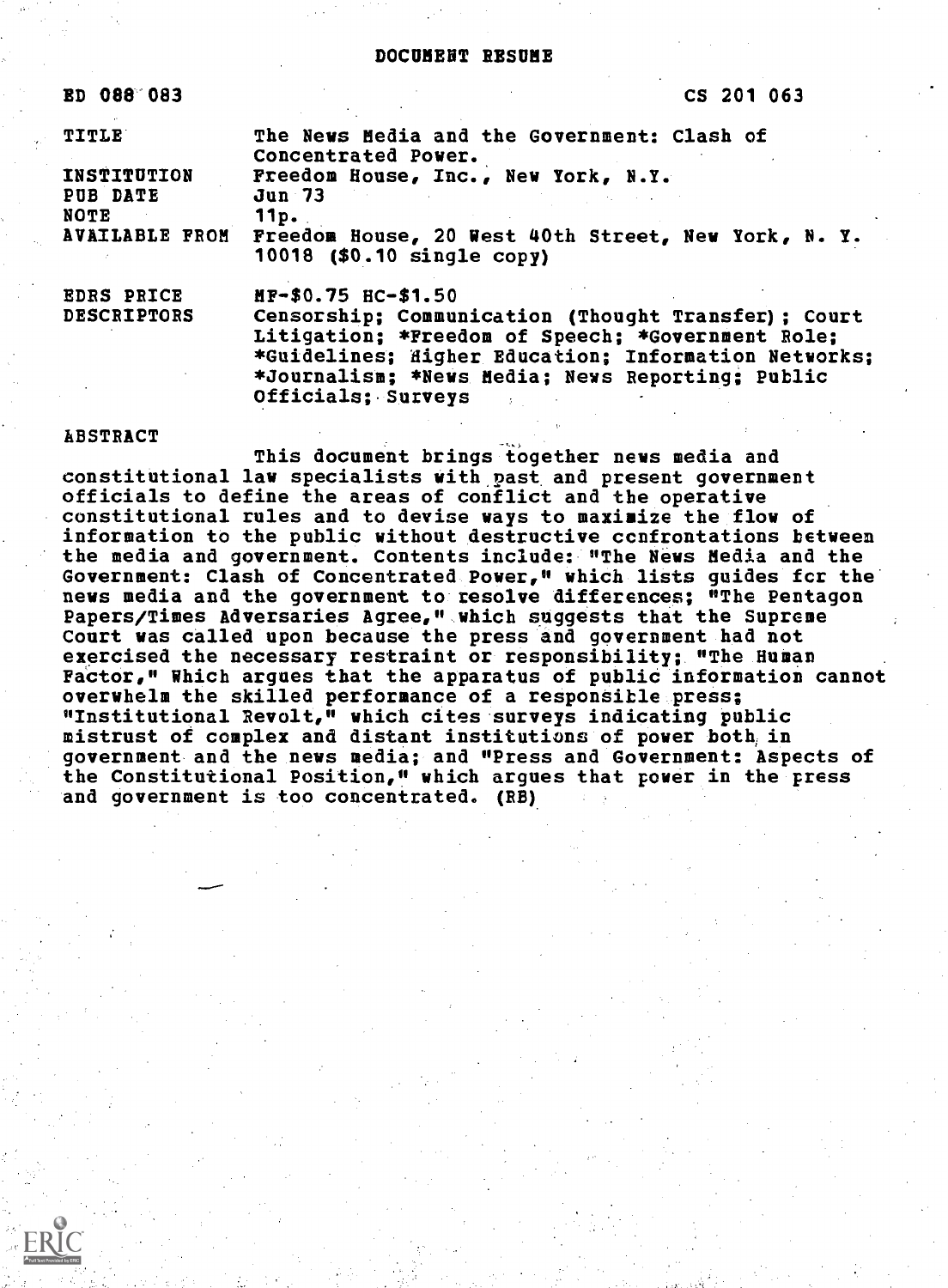U.S. DEPARTMENT OF HEALTH,<br>
EDUCATION & WELFARE<br>
NATIONAL INSTITUTE OF<br>
EDUCATION ANTITUTE OF<br>
EDUCATION AND RESON OF RESPRODUCED EXACTLY AS RECEIVED FROM<br>
DICED EXACTLY AS RECEIVED FROM<br>
ATING IT. POINTS OF VIEW OR OPINIO

The News Media and the Government:

**ED 088083** 

C.S 201063

# Clash of Concentrated Power

"PERMISSION TO REPRODUCE THIS COPY. RIGHTED MATERIAL HAS BEEN GRANTED BY Freedom House

हिर

TO ERIC AND ORGANIZATIONS OPERATING UNDER AGREEMENTS WITH THE NATIONAL IN-<br>STITUTE OF EDUCATION. FURTHER REPRO.<br>DUCTION OUTSIDE THE ERIC SYSTEM RE-QUIRES PERMISSION OF THE COPYRIGHT OWNER."

Freedern House, 20 West 40th Street, New York, N.Y. 10018

10 cents apiece, special rates for bulk orders.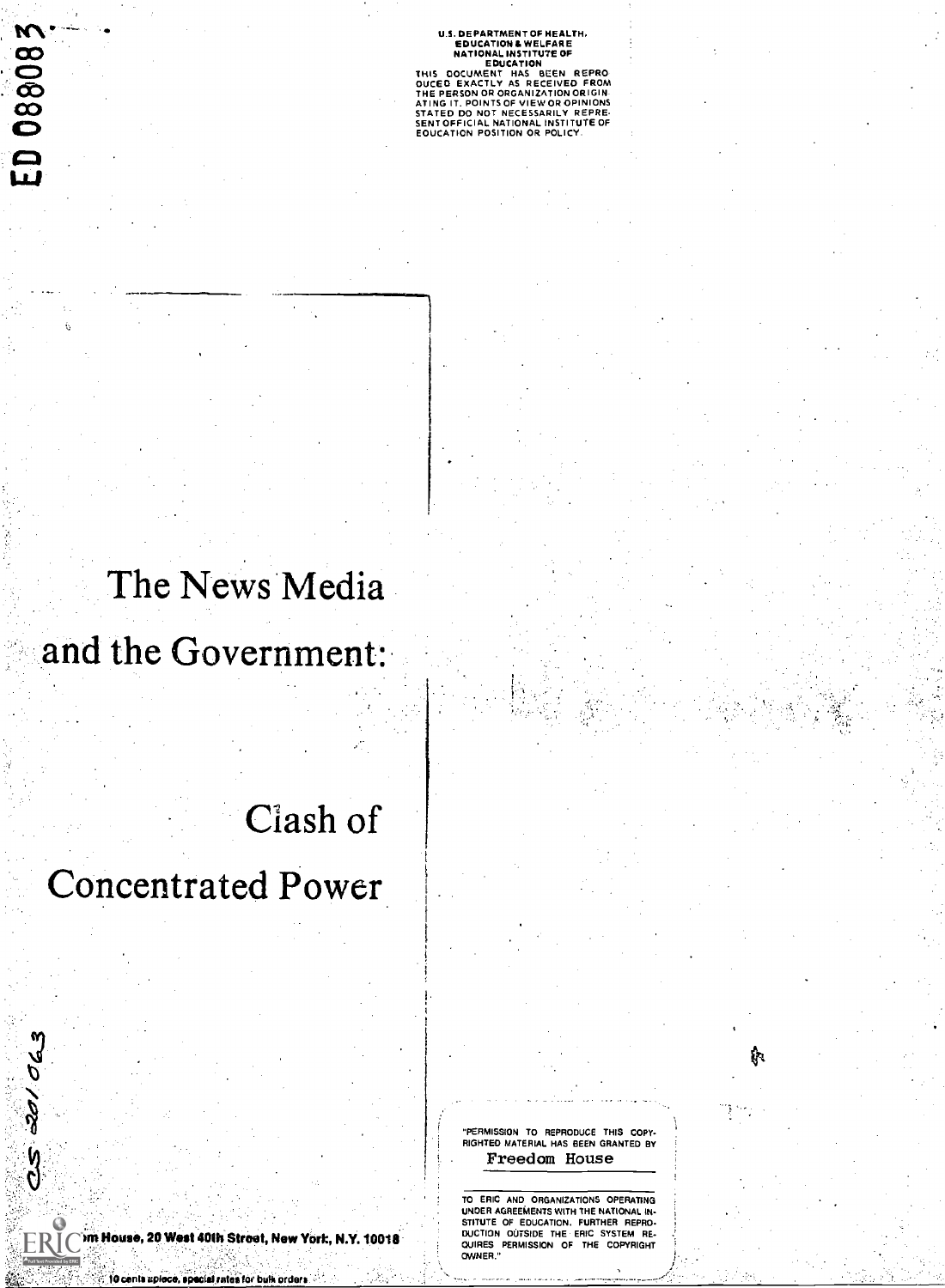## A Freedom House consultation

For longer than six years Freedom House has been troubled by the changing perception of the news media in American society. A major evaluation of press performance has been under way at Freedom House for several years. There has recently been particular concern over the deteriorating relationship between the media and government at all levels.

Freedom House consequently convened a News Media/Government Consultation at the University of Maryland, College Park, June 26- 27. Leading newsmen and present and past government officials took part.<br>The call to the consultation posed the ques-

tion whether "the press" and/or "the government" has each in its own way hardened its adversarial position; whether there is now a closing of ranks on both sides, preducing a  $de$ *facto* war of the worlds (press vs. government).

The meeting was asked to define the real areas of press/government conflict, setting whitney North Seymour,<br>forth the operative Constitutional rules and District of New York forth the operative Constitutional rules, and recommending specific common sense procedures by which to maximize the flow of information to the public without destructive confrontations.

Participants included newspaper publishers, editors, reporters, and a columnist; radio and television management and editorial personnel; the deputy assistant secretary of defense for public affairs; the chief counsel of the Senate subcommittee on constitutional rights; and the former adversaries in the Pentagon Papers-New York Times case, former U.S. Attorney Whitney North Seymour, Jr. and Prof. Alexander M. Bickel of Yale Law School.

The two days of discussion and preparation of papers resulted in the subsequent drafting of a single statement and guidelines entitled "The News Media and the Government: the Clash of Concentrated Power." We publish here the ful text and list of participants.



Canham, van Styck, Gideonsa, Backer

### Participants

William Attwood, president and publisher, Newsday George Backer. author, former publisher, Ncw York Post Lawrence M. Baskir, chief counsel and staff director, Subcommittee or Constitutional Rights. United States Senate

William Beecher, Deputy Assistant Secretary of Defense Alexander M. Bickel, professor, Yale Law School Erwin D. Canham, editor-in-chief, Chrislinn Science Af oniior Leo Cherne, executive director, Research Institute of America Roscoe Drummond, syndicated Washington columnist Harry D. Gidconse, chancellor, New School for Social Research Allan Jackson. CBS Radio News

John Lynch, Washington bureau chief, ABC-TV News

Thomas B. Ross, Washington bureau chief, Chicago Sun-Times Whitney North Seymour, Jr., former Federal attorney, Southeri-

Leonard R. Sussman, executive director, Freedom House Philip van Slyck. public affairs consultant Wallace Westfeldt, executive producer, NBC-TV News



Consultation photon by David Sussman Reprinted 1rom Freedom Al Issue, September-October. 1973.



2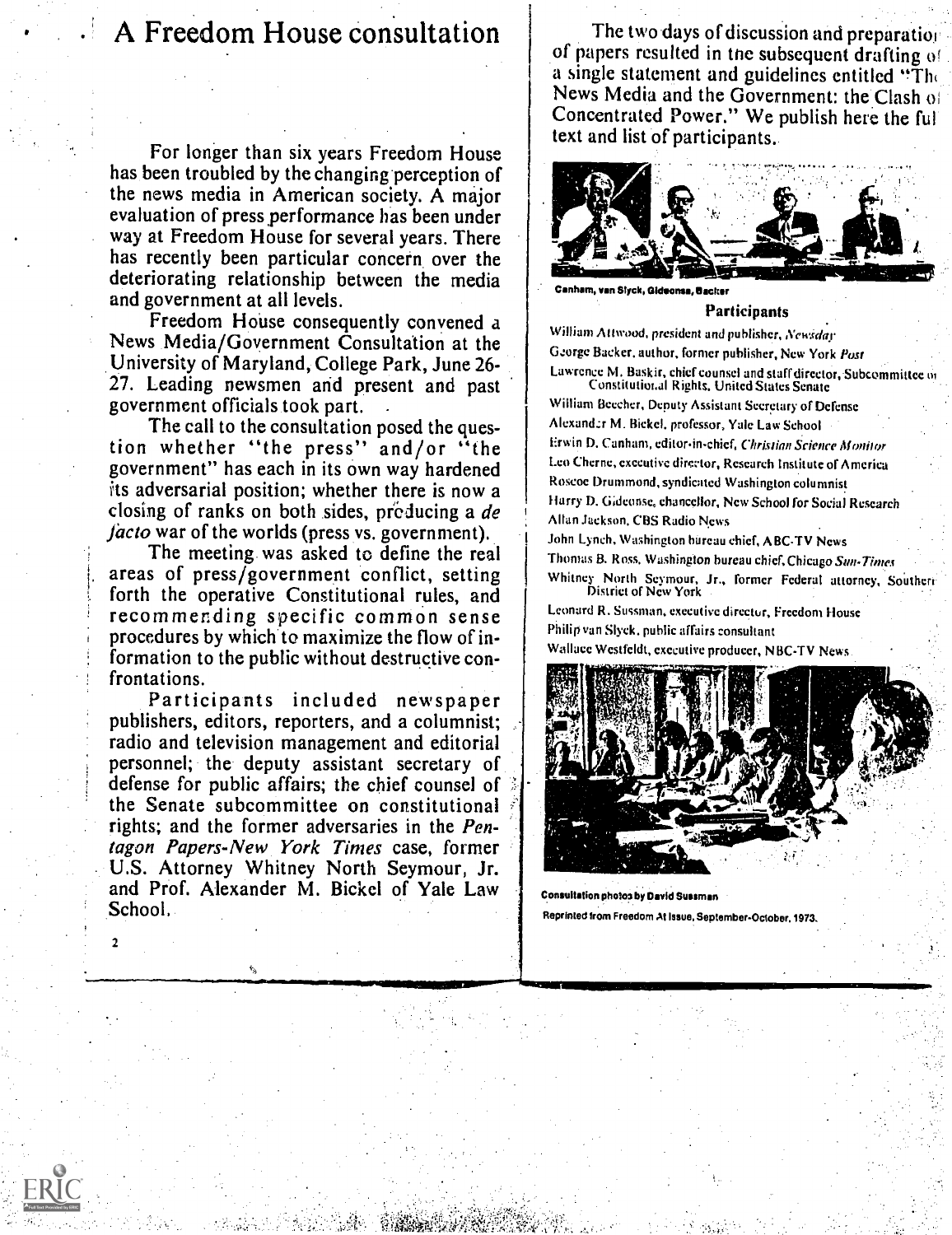## The News Media and the Government: Clash of Concentrated Power

elations between the news media and the executive IN-branch of the federal government are deplorable,' though in many instances able officials and conscientious journalists still fulfill their respective responsibilities admirably. Yet the general situation is harmful to the public interest and should be rectified.

The danger is that there is too much power in government, and too much in the institutionalized press, too much power insufficiently.diffused, indeed all too concentrated, both-in government and in too few national press institutions, print and electronic. The accommodation works well only when there is forbearance and continence on both sides.

But these qualities have not prevailed. Instead, both government and news media have exacerbated their normal adversarial relationship so that each has suffered losses of credibility in the estimate of the public. Still 'graver breakdowns may ensue, if-popular trust and confidence in both institutions continue to erode.

How did we get into this plight? Over recent decades government has grown immensely, the bureaucracy has become unwieldy, the structures of information offices and of news reporting have mushroomed; electronic news has made instant impact, vividly and emotionally conveyed; the atmosphere of wars, hot and cold, has intensified the classification and withholding and even manipulation of information on grounds of national security; particularly traumatic have been the controversies over the American involvement in Indo-China, the tragedies and abuses of Watergate, the growing bitterness and misunderstanding in the Presidential relationship with the press in the past decade, the immense buildup of power and isolation in the White House offices, the dreadful pyramiding of costs for running for office and some of the lamentable techniques now used to gain votes, the growth of mistrust toward most institutions. All these and many other factors have contributed to the corrosive conflict between government and press.

What can be done about it? Let us note that while relations between the news media and the executive branch of government have become increasingly strained, little such stress exists between the press and the legislative branch. Does this not suggest that a genuine diffusion of power through the executive branch and the

cabinet offices, with attendant decentralization of news sources, might lead to a better, freer, more open relationship?

We urge that both government and media reexamine their responsibilities to the citizen public. The executive branch should greatly diminish the classification of information and cease efforts to manage the news, should cooperate in greater access of news people to those in government who are substantively informed about the significant news of the day.

The media need always act with integrity and a sense of responsibility toward the national welfare, which transcends the interest of a particular office-holder, or of a particular news enterprise, or a particular section of the country.

The long-standing adversary relationship between press and government has often been very healthy. It can be again, just as soon as an attitude of mutual respect is deserved and restored.

## A General Guide for Government Officials

We believe government should forthrightly provide information about its activities, except in the narrow area of legitimate national security.' National security is hard to define. It means different things to different people. We believe this phrase has been overused, frequently misused; and therefore must be used with care. We recognize that genuine national security must include certain information relating to this country's military strength and diplomatic processes. For instance, we believe that national security requires protection of information dealing with such things as the precise details of certain current military deployments, cryptographic material, and the technology of advanced weaponry.

As to the diplomatic process, we recognize there may be instances in which the details of negotiating positions should for a time remain confidential, if the parties to the negotiations so insist and if the United States government is convinced that such confidentiality is essential to success.

Because of the vagueness of the phrase "national security" and its susceptibility to abuse, we believe that the government has the obligation to define through public debate what specifically must be kept secret, under what circumstances and conditions.

We recognize also that as a part of the system of checks and balances, a diligent and skeptical Congress and press must do everything possible to make the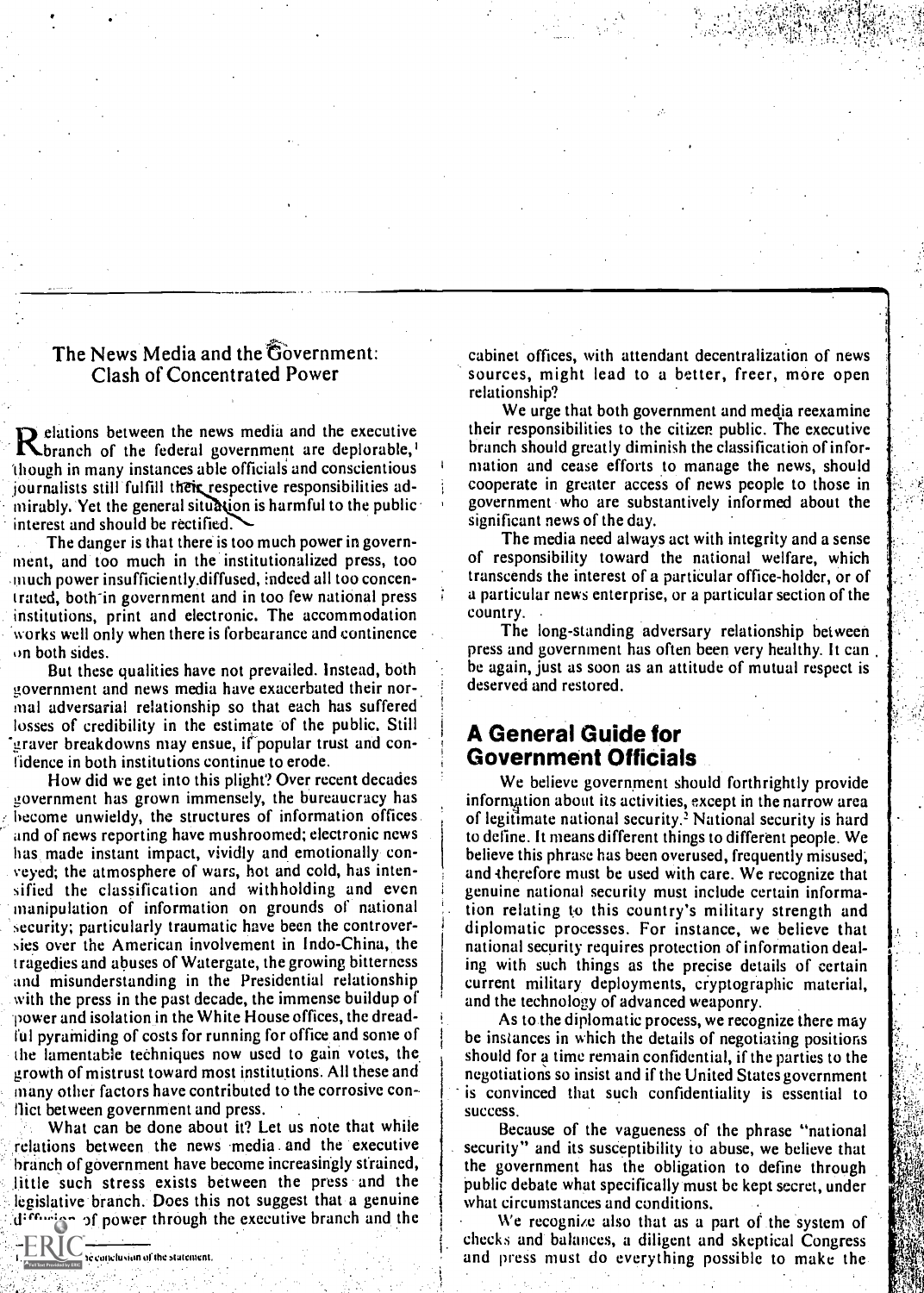:rnment fulfill this obligation.

Beyond the area of national security, we believe that federal government, as well as state and local ,:rnments, are obligated to provide the freest flow of rmation. This flow must be consistent with the protecof the privacy of private citizens; of individual rights uch things as due process in criminal investigations, ters relating to personal taxes or family welfare; and uch fields as Securities and Exchange Commission rictions created to protect the public in the markete. We believe the proper guideline is demonstrable )f that the information at issue would interfere with rights of the individual or hamper the administration istice or breach the privacy of certain nonsecurity innation, such as advance crop data which in the onal interest should be withheld until released in apiriately fair fashion.

Government also has the obligation to protect the acy of its own negotiating and decision-making :ess. Just as the judicial conferences of the Supreme irt are held in privacy—and not only to protect induals appearing before the Court-so decisioners in the executive branch are entitled to privacy in :ing advice of staff and weighing alternative policies. limits of protection may be difficult to set. Often it is atter of timing—protecting privacy until decisions are le or negotiations completed. While the executive ofr's privacy should be of limited duration, the staff is tied to more than temporary protection.

## 3eneral Guide for 3 News Media

The effective performance of journalism sometimes iires it to be an adversary to other centers of power. It ital, however, that the adversary relationship not be igonistic. It is equally important that government un long-term best interests of effective government. In spirit responsible journalists should undertake more cal and investigative reporting.

The journalist has the right and obligation to :trate the decision-making process but not to publish Irmation which would clearly endanger national trity or public safety. Civil disorders which have racterized the recently turbulent period call for selfraint by the news media and, only in grave emergen

the  $\tau$  restriction of the press by government (as with  $\mathbb{R}^n$ ERIC<sup>nblage).3</sup>

The **properly** asserts but does not necessarily

fulfill the public's right to know. The public therefore has the right to know how the press operates, its limitations and weaknesses. The daily press report, at best, is a rough first draft of history. Because it is sometimes misled, because it is sometimes obtuse or careless, the information it provides may in the long run prove to be incomplete or erroneous. When in error, it should apply correctives as rapidly as possible. But press and public alike should recognize and accommodate to the fallibility inherent in a medium called upon to report increasingly complex and widespread issues and events under stringent deadlines.

The Constitutional freedom of the press includes the right of all news media to inform, but they must not resist legitimate inquiries by the public into their performance.

We urge that the press be sensitive to.the complaint of any segment of the community which feels it has insufficient access to the media.

Responsible journalism provides a balance' so that adequate play is given to all sides of controversial news.

Opinion and advocacy journalism should be clearly, visibly identified as such.

All journalism schools would do well to include a basic course in law, particularly as it pertains to the rights of the individual. There should also be an obligation assumed by public legal agencies—from criminal prosecutors to regulatory authorities at state and federal levels-to make their facilities available to brief journalists and journalism students on government processes. In the Southern District of New York, the U.S. Attorney's office invited journalists to observe the complete judicial process, restricting only the reporting of particular cases. This experiment may well serve as a model.

## gonistic. It is equally important that government un-<br>Relationship in Judicial and Other A General Guide for Government and the News Media in Directing Their Processes

.1. The successful free press/fair trial guidelines and conferences which have been adopted in several states should be extended throughout the nation, with the fullest possible participation by representatives of news media, bench and bar. Constructive dialogues on other subjects of mutual concern and interest should be encouraged and facilitated among the participants.

2. a. The news media should continue to be free at their own discretion—and risk—to publish any information which comes into their possession concerning judicial, proceedings, including grand jury testimony.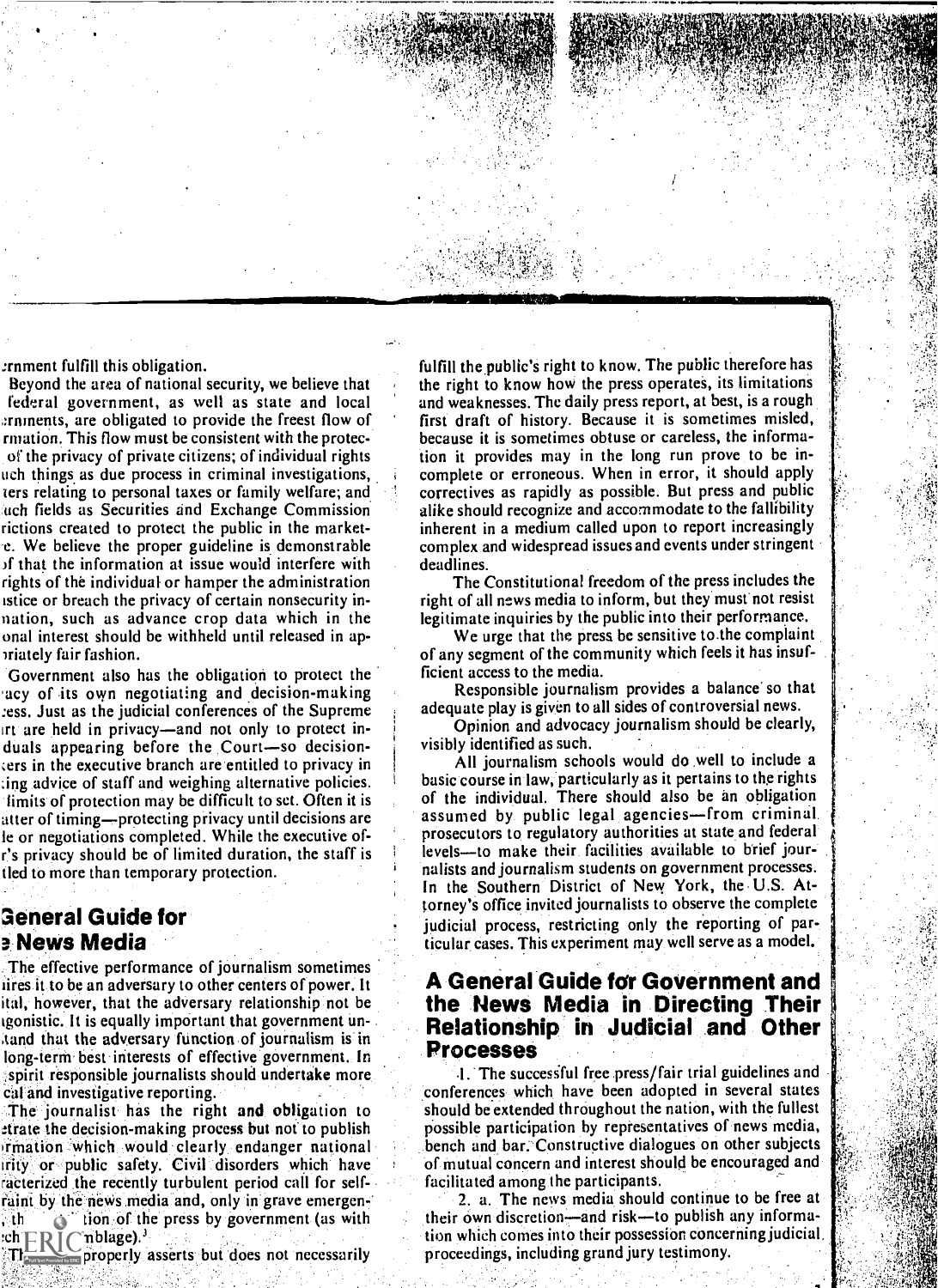It should be understood that in the grand jury system in many jurisdictions, including the federal, the witness is free to reveal what happens in a grand jury room; sessions are held in secret primarily to protect the witness. Publishing information concerning grand jury proceedings should be carefully weighed against the possibility that publication- may place the witness in jeopardy, may impede the administration of justice, and may unfairly injure third persons.

In this or other matters, journalists are not free to engage in criminal conduct, or to aid or abet others in criminal conduct, in order to obtain such information, and are fully answerable for any such violation of law on their part.

b. Confidential news sources should be protected. Investigative reporting is today seriously endangered. We support implementation of standards to be followed by courts in passing on motions to quash subpoenas generally in keeping with the principles referred to in the opinions of Justices Powell and Stewart concurring and dissenting in the Caldwell case.<sup>4</sup> We recognize there has been a breakdown, at times, in the tacit relationship between press and prosecutors which had existed, without statutes, at the federal and most state levels.

The mutual respect of the press and prosecutors ought to be reestablished so that reporters may fulfill their legal, moral and public obligation to confide in prosecutors when necessary in the public interest, and prosecutors may inquire into press sources when they feel it is absolutely essential. This relationship cannot be restored by legislation, but only by mutual trust.

3. No "Official Secrets Act" should be adopted which would permit government officials to control press publication of documents through a document classification procedure. A sensible revision of the Espionage Act to clarify its scope and applicability is long overdue.

4. The government should not force news media to rely on formal litigation under the Freedom of Information Act to obtain access to information in the possession of government agencies.

5. National and local press councils should be carefully observed to discover whether they do indeed help restore and maintain public confidence in the fairness and objectivity of the press. At a time when the press faces a credibility crisis, the councils might enable the public to scrutinize the news media, provide for the airing of legitimate grievances, and open a useful dialogue between the press and the public. But press councils could  $\mathbf{s}$ <sup>the</sup> counterproductive if they lack the time, dge or balance properly to fulfill their selfassigned mission. In taking positions on the "fairness" of press coverage of an issue, any council also risks becoming ensnared in the controversy over the issue itself.

6. In light of the loss of remedy for injured persons resulting from the strict limitation on the right to sue for libel, consideration should be given to creating a new statutory right of redress under which a person who believes he has been aggrieved because of a false news account may demand publication of a retraction, upon a showing of grounds therefor. In the event no retraction is published, he may then recover compensatory damages if he can prove in a court of law that the original news account was false.

7. The American people should have the right to the free flow of news in the broadcast media, unregulated by government. With the increasing diversity of radio stations, television channels, and cable TV technology, the original rationale for governmental regulation is passing. We hope the day will soon arrive when the Fairness Doctrine and other regulatory procedures may be eliminated.

## A. Specific Guidelines for Government Officials.

I. Upon request, a government official should be willing candidly to discuss the substance of information which comes into his possession during the course of his official duties, unless he is convinced that public disclosure will harm the public interest. A government official ought not refuse to make disclosure of information in his possession in order to protect personal or political 'interests.

2. In the event that a government official believes that disclosure of information will harm the public interest, he should inform any journalist requesting such information of the fact of its existence and the general reasons for his decision not to make disclosure.<br>3. A government official should not resort to the

device of "leaking" information to a journalist or providing the information "off the record" unless there is good and sufficient reason why he cannot openly make disclosure of such information and he advises the journalist of his reason for doing so indirectly.

4. A government official should not release false information or make false representations as to the existence or nonexistence of requested information.

5. A government official should, upon request, provide all responsible journalists equal access to infor-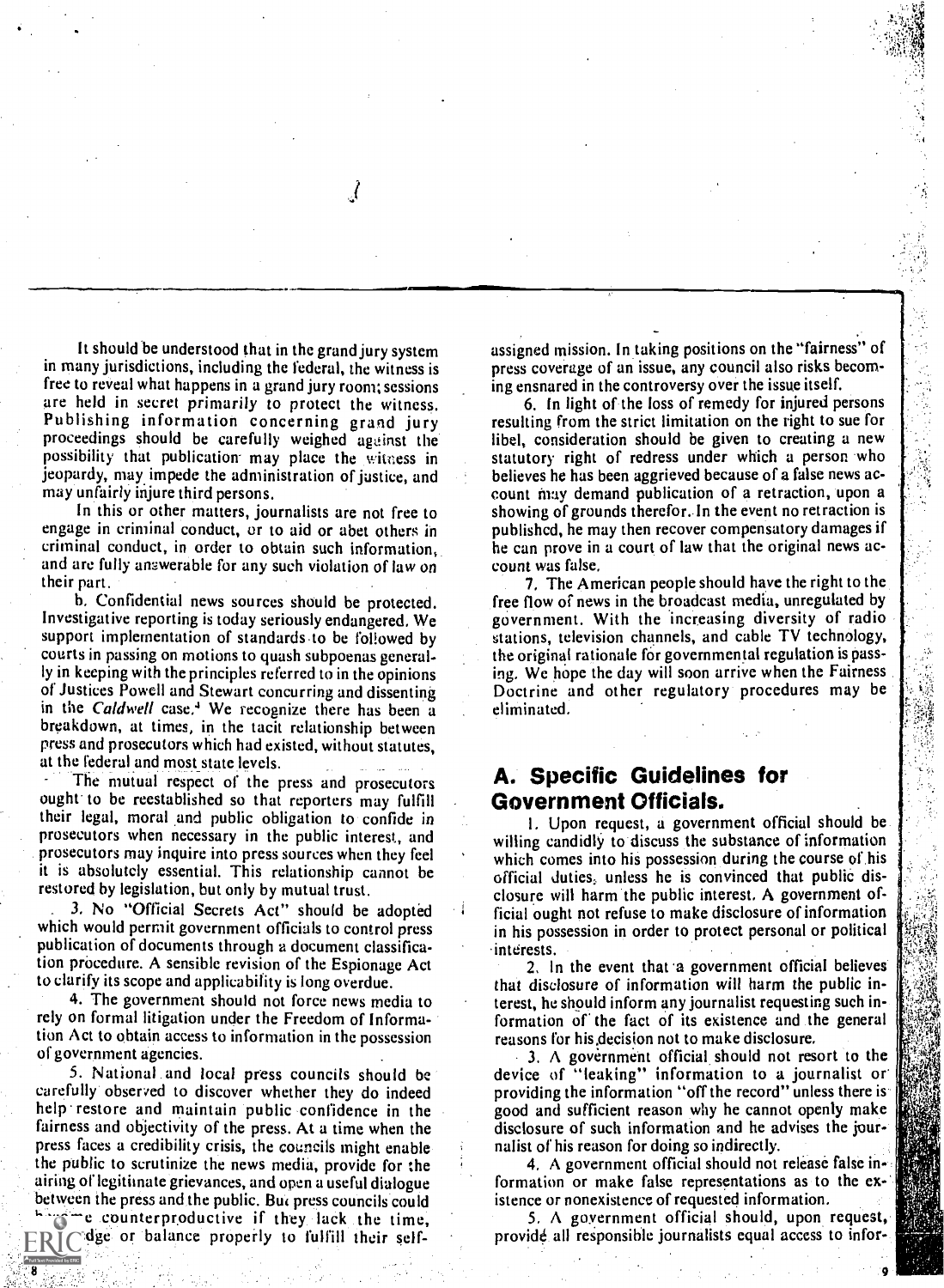nation which is to be disclosed.

6. A government official should make himself reasonably available to respond to inquiries from journalists.

7. A government official should continuously bear in mind his obligation to account to the public on the discharge of his office and his responsibilities, and should be willing to make full and accurate information available concerning the same at regular and frequent intervals.

8. No agent of the government should impersonate a reporter.

## B. Specific Guidelines for Journalists.

I. A journalist should report the news impartially and fairly.

the accuracy and truthfulness of any news he reports. He should adequately qualify the reliability of any unidentified news source whenever making public information from such source, to enable the public properly to decide the weight to be given to the information.

3. A journalist should protect the freedom of the press, while giving due consideration to the constitutional rights of others, including the right of persons accused of crime to due process of law..

4. A journalist should avoid activities which might create a conflict of interest, and should promptly disclose to his employer any actual or potential conflict.

5. A journalist should file with his employer regular reports of outside compensation and financial interests.

6.. A journalist should refrain from publicly undisclosed extracurricular activities which might raise questions about his professional objectivity.

The irreducible issue with which we are concerned is the right and need of the citizenry to be fully, accurately and continually informed of the action and policies of its public servants. This requirement, which the First Amendment guarantees, imposes on both government and news media the obligations to repair their badly damaged professional relations, to restore mutual respect and collaboration in the faithful release and reporting of public information, and to subordinate their respective institutional interests to the overriding interests of an  $\mathbb{Z}^n$  thened and responsible electorate.

## Notes on the report

1. By Wallace Westfeldt: I think this characterization is much overdrawn. The condition that exists between the press and the government may be uncomfortable at times for those people who inhabit those institutions. But the result of this condition has been more information to the people about how their government operates and certainly this is not deplorable.

2. By Wallace Westfeldt: I have serious reservations about the phrase "national security." I believe "national defense" is a more appropriate one.

3. By Lawrence Baskir, joined by Erwin D. Canham, Thomas B. Ross. and Wallace Westfeldt: I do not believe there properly are any restrictions on the right to publish, even information which clearly endangers public safety. A newsman might be admonished to use discretion in critical cases, but the implication that he has no "right" to publish is one on which <sup>I</sup> vigorously dissent. Similarly, I disagree that the government's ability to restrict assemblage in emergencies is a measure of its power to restrict the press. Should there he emergencies great enough to raise the question of press control, they are so extreme (and

 $2.$  A journalist should assume full responsibility for legitimate need of law enforcement, he will have access to the court in a hypothetical) as not to justify even mentioning. 4. Justice Powell declared: "... If the newsman is culled upon to give information hearing only a remote and tenuous relationship to the subject of the investigation, or if he has some other reason to believe that his . testimony implicates confidential source relationships without a legitimate need of law enforcement, he will have access to the court in a<br>motion to quash and an appropriate protective order may be  $\frac{1}{2}$ <br>entered..." Justice Stewart wrote:..."When a reporter is asked to  $\frac{1}{2}$ ... government must (1) show that there is probable violation of law; (2) demonstrate that the information sought cannot be obtained by alternative means less destructive of First Amendment rights, and (3) demonstrate a compelling and overriding interest in the information.



I I

Mi ttAt

Westifoldl, Sussman, Attwood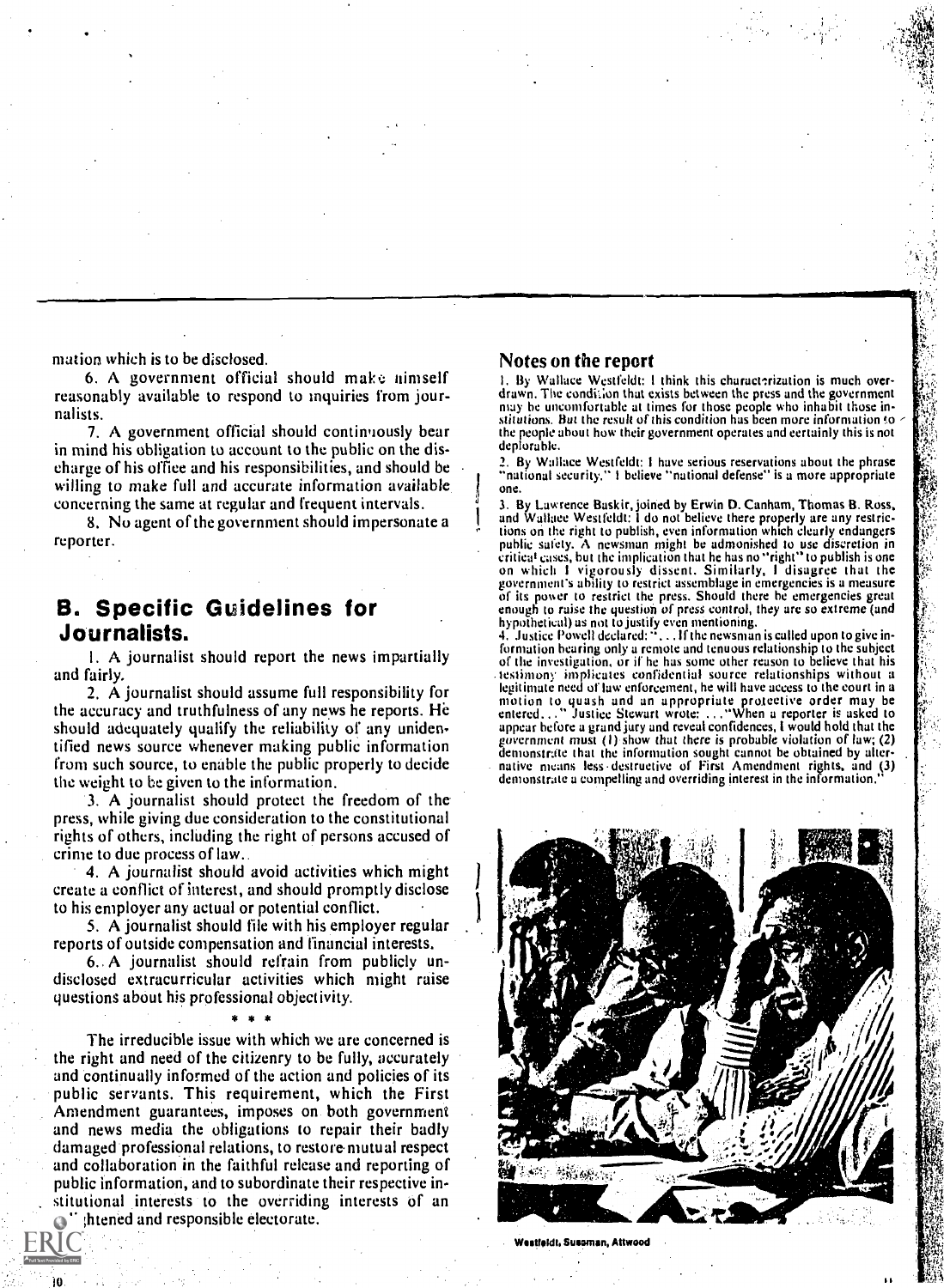## Pentagon Papers/Times adversaries agree

At the Freedom House consultation, the following colloquy took place between the Pentagon Papers adversaries. Whitney North Seymour, Jr., former U.S. Attorney for the Southern District of Nev` York, who prosecuted the Times, and Dr. Alexander M. Bickel, the Times' attorney and Yale Law School professor.

PROF. BICKEL: The adversary relationship means that you rely on process, because we don't know answers, just as we rely on process in the criminal process. We could do with criminal procedure as other countries do and put someone in charge, sitting in a quasi-judicial capacity and doing a more rational job, perhaps, than we do by getting in a pit and fighting it out in an adversary way. Angela Davis was asked if she thought the acquittal result in her case was fair. She said no, the only fair result would have been no trial. But that result is achievable only in countries where the innocent are never tried, where only the guilty get tried. Then the results are always "fair." The innocent aren't put to the expense of a trial. But that puts too much responsibility in a single place, and we rely on  $\infty$ the adversary process instead,

So we do here, in the press-government area. We don't know how much information the government should withhold properly and how much should be published. We say we put press and government in the bear pit and they fight it out. That won't work any more than it would work in a trial if both sides are under no restraints, no self-imposed restraints, no professional ethics, if 'there were nothing of the sort that operated on either side.

In the criminal process, all kinds of obligations apply, for example, the prosecutor's obligation to reveal evidence; and so forth.

By the same token, we need self-imposed restraints in this area. That is what we mean by responsibility.

MR. SEYMOUR: Not having had the advantage of owning the print media and the airwaves at the time of the Pentagon Papers case, I must candidly report that nobody 'really did understand what the case was about. Everybody thought it had something to do with trying to avoid embarrassment for the Johnson Administration. Professor Bickel and I, who were there in the courtroom, are reasonably familiar with the issues. The principal argument we advanced on behalf of the government was<br>RIC that the reason for bringing the question before the court was that the decisional process had not gone on--the editors of the Times had not consulted with those who could tell them whether there were sensitive documents that would injure the public interest, and, therefore, the court was asked to intervene and itself pass on the question. I think that issue is still a valid issue. The Supreme Court still thinks that is a valid issue. There are situations in which such a test will provide a basis for enjoining publication. Yet we should never have to come to the point where the courts must be called on to perform that function.

The point I would like to hammer at is this: if the government can no longer be trusted to give judgments that this is or is not damaging to the national security if you publish it, then somebody has to fill the vacuum, and that somebody is the editor who makes the decision as to whether the story is to go or not. The first line of responsibility is the journalist. I know many of them will say, "I don't see any point to running that story." If, however, a journalist simply takes the view that he has got a scoop and wants to run it, I think an editor must take some kind of responsible position on the story.

There ought to be some kind of articulation somewhere—and I would hope this group might consider it-of the fact that a free press carries with it an obligation that those who control that free press go through a rational process of decision as to whether or not to publish a particular story that may have adverse consequences.

PROF. BICKEL: I would like to second that. I entirely agree. I think the real meaning of the Pentagon Papers ease was a breakdown that has been referred to several times around the table—a breakdown in what a decade before, or less, would have been the normal process. It was an attempt to cure the 'breakdown by bringing the judicial process in. And I think very properly it failed, because that would not have been a proper cure.



13

Mr. Seymour (I.) and Prof. Bicket at the news media consultation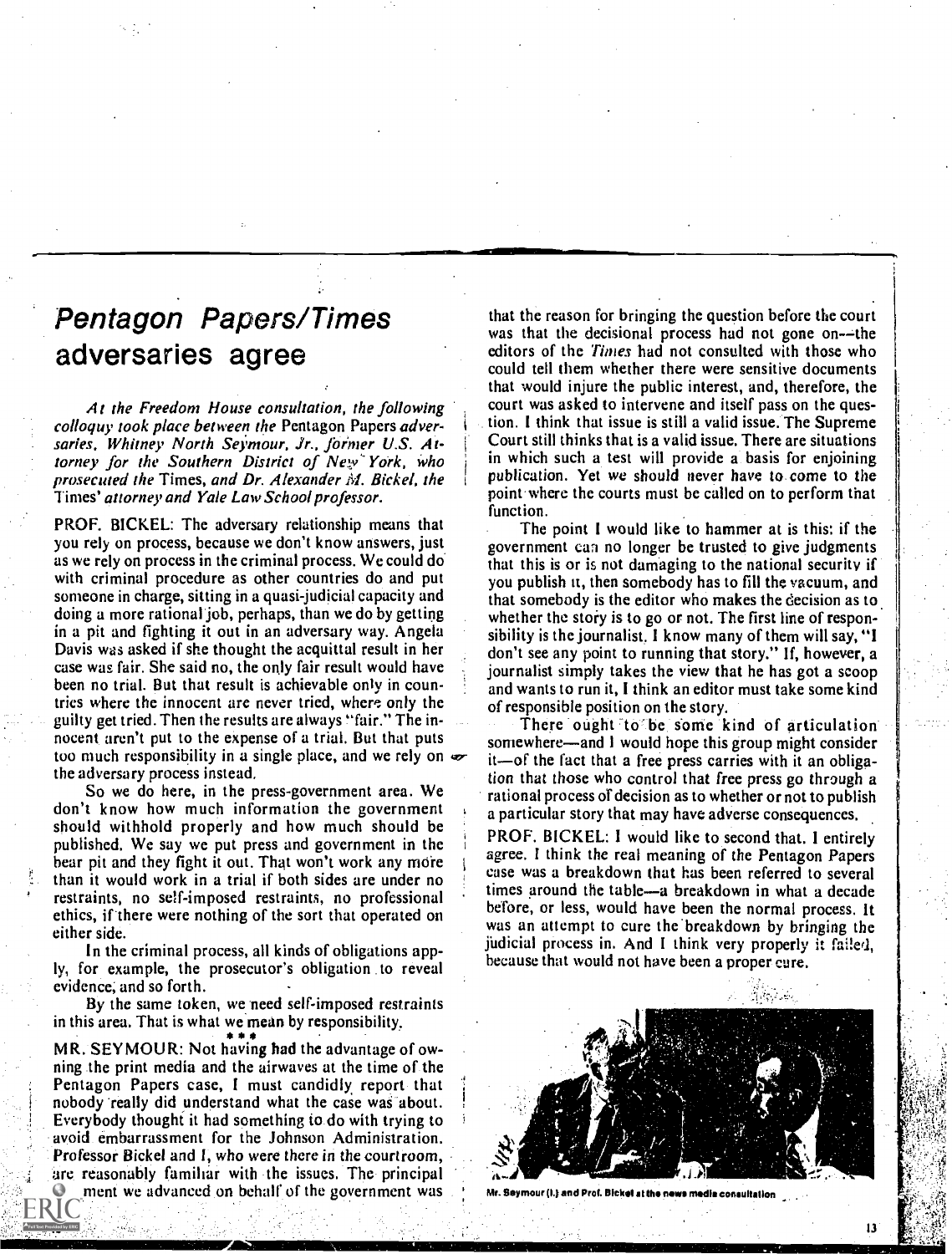I tell no tales out of school. One very prominent journalist said when the case broke that this would never have happened ten years briore. The story would have been checked out. There would have been a relationship of confidence sach that he would have gone to someone, as the Times did with the Bay of Pigs story, and said "Look, we have this stuff. What do you think should be done? What parts of it are no good?" The assumption would be that nobody would try to stop him from publishing. The assumption would equally have been that no one was making his decision for him. There would have been an advisory session on the basis of mutual confidence, and the thing would have been straightened out.

That had broken down by the time the Pentagon Papers came. The effort was to put the courts into the breach. That had to fail, and did fail in those circumstances, although there are conditions left where the courts might intervene. And the problem before us really, so far as national security information is concerned—perhaps it is a problem throughout—is how to restore the conditions in which the adversary process worked. It really is very much like some rogue lawyer or prosecutor walking into a trial and disregarding its conventions—the kind of breakdown represented by the Chicago Seven tria', where the whole thing comes apart, where the assumptions of a process on the outcome of which we rely for the definition and vindication of the total interest, wire the conditions in which a process like that can work and can give us that final vindication of the national interest break down. When that breaks down, whether it is the judicial process or the government/press relationship, it i3 shot. The trial of the Chicago Seven was no trial. That wasn't the judicial process operating. By the same token, the Pentagon  $P_4$ gers case was not the process of a free press in its adversary relationship with a government like ours, although I do not suggest that the fault lay with the press.

I think that is an entirely correct diagnosis and puts the finger on the problem.



Rosco**e Dru**m



## The Human Factor

\* \*

et me begin where I would conclude. I don't think L there is anything wrong with the relationship between press and government, and the relationship between the media and the public, which could not be greatly improved by a steady improvement in the quality of the people who are doing the job—more conscientious, more intelligent, more vigorous and perceptive professional performance of the tasks. Increased responsibility of news media will take us a very long way.

Without diminishing the penetrative vividness of the spoken word and image, if and as we learn to use written language better, if we carefully prune and work hard at writing and use the tool of language the way it ought to be used, taking time enough to chisel and shape words as can be done when a lot of thought is mixed in their use then we have nothing to fear. I think that supports the point I made earlier, namely, that we have our future in our hands, and that written language can be a tool with just as sharp an edge as the spoken language or image.

Mr. Canham, editor-in-chief of the Christian Science Monitor, served as co-chairman, with Roscoe Drummond, of the Freedom House consultation on news. media/government relations.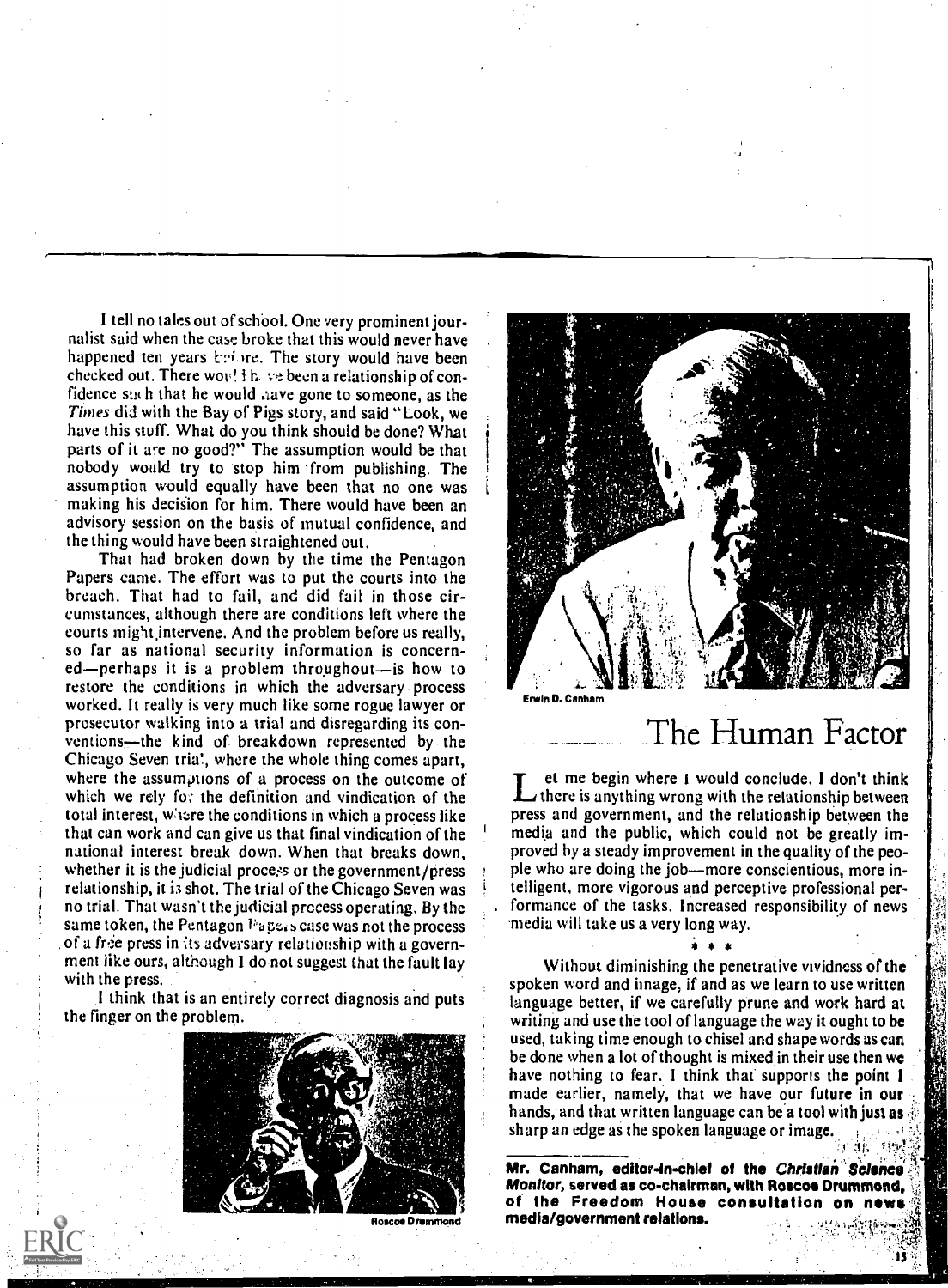## Press and Government

Aspects of the Constitutional position

#### by Alexander M. Bickel

address first the relationship of the press to the executive and legislative branches of government, and I lump these two together, because in legal contemplation the position is much the same as to both, although in practice access to the Congress is, of course, quite a different matter from access to the executive. I will at the end say a word about the relationship with the judiciary.

1-American law, First Amendment and all, accepts the proposition that effective government requires a measure of privacy, and that the function of government at times, therefore, is to suppress information. This means that government has pretty much plenary power to seek what I would call security at the source. It can decide what is to be private and what public, and cause its servants to behave accordingly, both after the fashion of a private enterprise, by using disciplinary power, and in very large 'measure by use of the criminal sanction against its servants if they disobey its rules. The criminal sanction may be quite widely used against outsiders as well. Laws against theft and against burglary are fully applicable, and there are special laws such as the Espionage Act, and there could be more and tighter ones.

There are things government may not do, generally or to guard privacy. It may not spy electronically without a judicial warrant, except perhaps if the subject of its surveillance is a foreign government, and it may not steal, or break and enter, or commit other ordinary crimes anymore than anyone else, which is obvious but necessary to assert these days. Yet the power to arrange security at the source, looked at in itself, is great. It would seem sufficient, and what is more, if it were nowhere countervailed it would be quite frightening—is anyway, perhaps—since the law in no wise guarantees its prudent exercise or even effectively guards against its abuse.

## Countervailing-power

ाठ

There is countervailing power, however, created by the First Amendment. The press, by which is meant anybody, not only the institutionalized print and electronic press, can be prevented from publishing—actually restrained, so that security is in fact not broken-only in extreme and quite dire circumstances. The rule of the

Prof. Bickel of the Yale Law School prepared this paper for te distribution to participants in the recent Freedom -sponsored News Media/Government consultation. Pentagon Papers-New York Times case calls for evidence of immediate harm of the gravest sort (typically loss of life or catastronhic injury to the national interest) flowing directly and inel ictably from publication, before a restraint will be allowed. So government may guard mightily against serious but more ordinary leaks, and yet must suffer them if they occur.

We have no Official Secrets Act, and can have none restraining publication of most secrets. The government cannot copyright anything, and'almost certainly has no common-law literary property rights either. It does not own the contents of its documents. That great man, whom I held dear, Mr. Acheson, wrote at the time of the Pentagon Papers leak that the government owned those papers no less than it owns the White House silver or the battleship Missouri, and that THE PEOPLE, whether in upper or lower case, had no more right to the papers than to the silver or the battleship. One can understand Mr. Acheson's irritation with politicians and newspapermen masquerading as the one and only PEOPLE, but the talk about property is, in a favorite word of nis own, nonsense.

To be sure, he who prints may, like anyone else, be punished for stealing, or for breaking and entering, or for eavesdropping, or under applicable laws for bribing a public official or otherwise buying information. But he may print without regard to literary property rights, which government does not possess, and he may be punished for stealing, etc. only if he himself did it or abetted it. Again, there is no constitutional reporter's.

Legwork, not leaks



William Boscher.<br>There is a basic misperception on how news is gathered. That misperception was the basis on which the "plumbers" were sent out on their task... Especially in the national security and foreign policy fields—which I know something about—most news is not gathered from an individual and most news is not volunteered by someone who has a viewpoint to project... In most cases you have reporters who are interested and specialize in certain areas, who are out developing sources, a variety of them; who gather bits and pieces much in the form of an artist putting a mosaic together. William Beecher

4:t;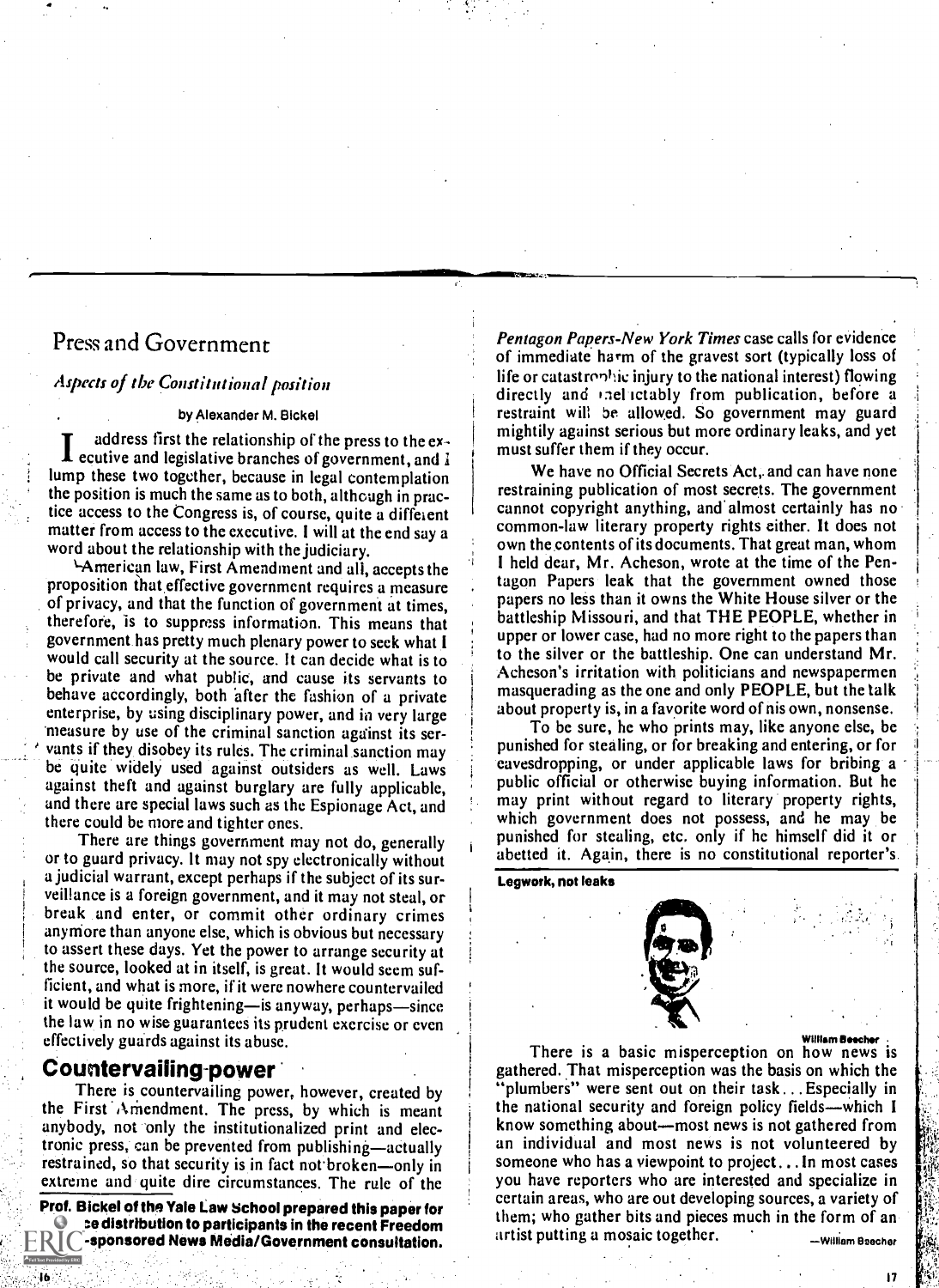privilege, so that the identity of the thief or other securitytransgressor may be learned from the press or other publisher, but there remains some not inconsiderable judicial control over inquiries into a reporter's sources, and in any event the power to print is not impaired. Lies, moreover, or at least non-truths, may be printed with fair impunity. There is little left of the law of libel, too little, in my judgment; we ought to think of recycling some of it.

It may be that under well-drafted statutes the criminal sanction would be more readily available than the prior restraint to punish breaches of government privacy, not only by those who do the immediate breaching, but by those who print. This is uncertain, and in any case it is extremely unlikely that the criminal sanction would be allowed to go all the way. For a while there is a difference between the prior restraint remedy and the criminal sanction in precision and immediacy, there is a severity to the criminal law which may in some circumstances enable it to deter and suppress more than it would in fact punish. It is unlikely to be held that the First Amendment allows the in terrorem effect of criminal



In my judgment, we are dealing with very complicated questions. Let me state one hypothesis. I do not believe the Harris polls, for example, can be accepted as a measurement of specific institutional performance or as a measurement of relative institutional inadequacy. If, during the passage of time, confidence vested in some institutions went up while confidence in others went down, it would have been reasonable to conclude that some relative judgment was being expressed, measuring the improvement or decline of performance of each institution. But when we observe the unanimous decline in all institutions during the five-year period from 1966 to 1971, 1 believe we are seeing dramatic evidence of *institutional* a growing distrust of complex and distant  $meE[C_s.$   $\qquad \qquad -\text{Leo Cherno}$ 

ia di Santa Ba

prosecution to take away everything that protection against prior restraints is intended to give, and even in some circumstances more. What seems more likely is that the bright line between the one who directly breaches security, at least by leaking if not by stealing, and the one who publishes will be blurred when the courts find themselves confronting both in the same person, as was very nearly true in the Ellsberg case; and I mean blurred by stretching the protection of the publisher so as to cover the whole transaction. But this is something of a guess, not a reading of positive law now in existence.

## An untidy accommodation

<sup>I</sup> need hardly point out that the position I have described is an untidy accommodation, highly unsatisfactory; like democracy, in Churchill's aphorism, the worst possible solution, except for all the other ones. It leaves too much power in government, and too much in the institutionalized press, too much power insufficiently diffused, indeed all too concentrated, both in government and in too few national press institutions, print and electronic. The accommodation works well only when there is forbearance and continence on both sides, albeit in context of an adversary relationship. It threaters to break down when the adversaries turn into enemies, as they have of late, when they break 'diplomatic relations with each other and gird for and actually wage war. Such conditions threaten graver breakdowns yet, as War-like clashes erode. the popular trust and confidence in both government and press, on which effective exercise of the function of both depends.

The need for deliberative privacy of the judicial branch is, if anything, greater than that of the executive and legislative branches. For this reason, but partly also out of natural self-regard, one suspects that judges would be far readier to impose a prior restraint on publication if a draft of a Supreme Court opinion were leaked than when the Pentagon Papers were. In dealing with the free press-fair trial issue, however, the judges have adopted for themselves an untidy accommodation much like the one to which they have relegated government and the press in the security area. The judges guard security at the source. They issue crders to lawyers and other connected with a case to be silent on pain of punishment for contempt, but they neither enjoin nor punish publication of what they tried to keep confidential. At the trial stage, their power to exclude press and public is closely limited. In the end, if rarely, they may need to protect a defendant by frustrating prosecution, if all else has failed. But then they do so, bearing the cost of the First Amendment.

19